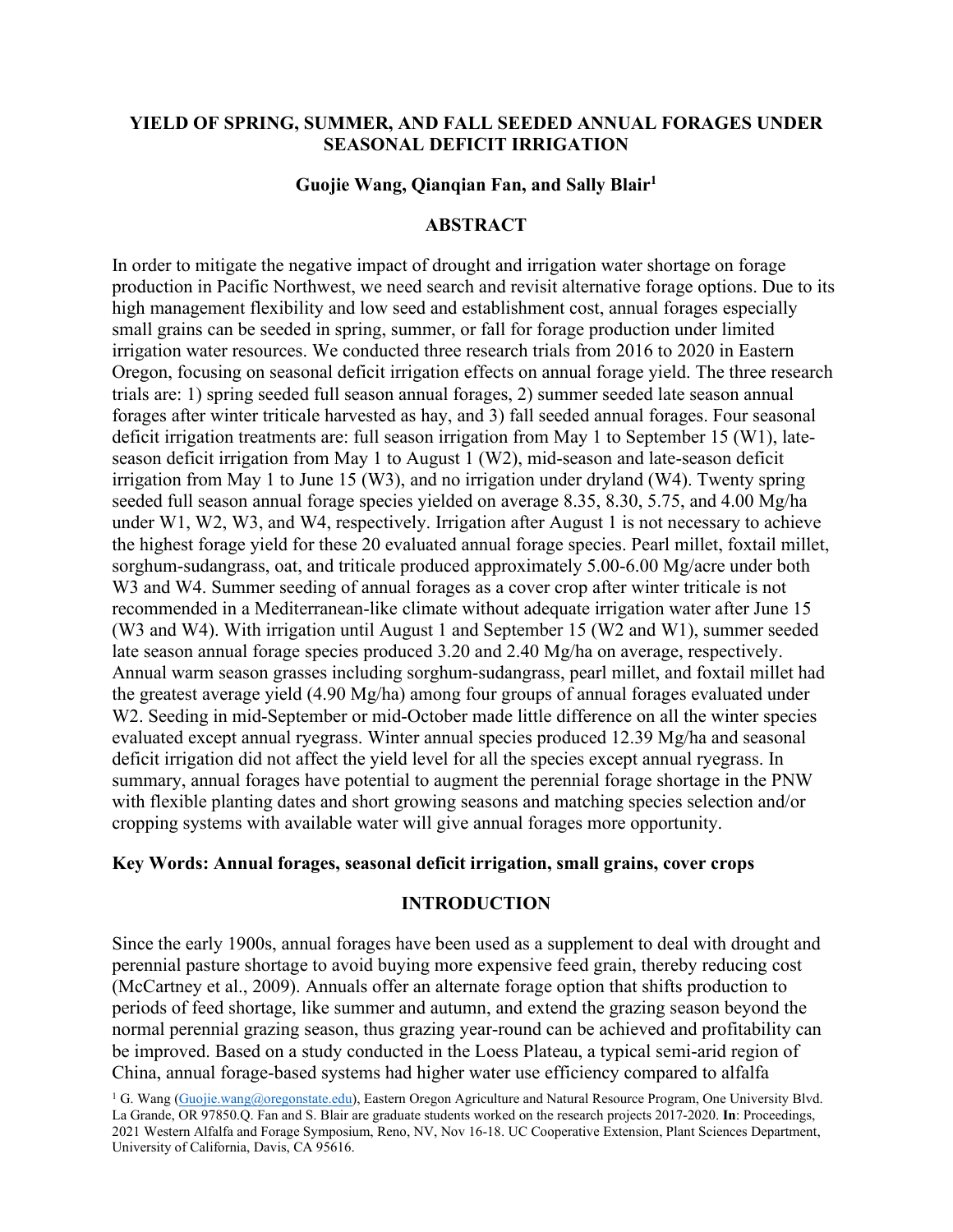(Medicago sativa L.) (Jia et al., 2009). Compared to perennials, annual forages have more flexible planting dates (McCartney et al., 2008), enabling them to be used in variable cropping systems: spring seeding as a long season cover crop, late summer seeding after harvesting an annual crop or fall seeding as a winter crop.

With a Mediterranean-type climate, almost two-thirds of the precipitation in the PNW falls between October and March. From May to September, rainfall declines and is both sporadic and undependable. Therefore, irrigation during this period is necessary for most traditional forage production systems. Due to frequent drought and climate change, irrigation water is limited in PNW, especially for late season irrigation needs. Irrigation can be terminated at variable dates with different water rights that exist in certain states. For example, in Oregon, irrigation will be shut off earlier for junior users while senior users can keep irrigating without regard for the needs of other users when water is inadequate to satisfy the requirements of all water users. The research on forages response under variable irrigation cutoff seasons has been limited so far but one study conducted by Orloff et al. (2016) evaluated the tolerance of cool season perennial grasses under partial-season irrigation deficits in northern California and concluded that the average annual yield of perennial forages across three years was 11.3 Mg/ha for the full-season irrigation, 9.8 Mg/ha for mid-season cutoff (mid-July; before second cutting) and 6.9 Mg/ha for early-season cutoff (late May; before first harvest). Tall fescue had the highest yield under fullseason irrigation while tall wheatgrass, intermediate wheatgrass and smooth bromegrass were the most drought tolerant when an early-season irrigation cutoff was applied.

Plants have developed different mechanisms to adapt to drought, namely, drought escape, drought avoidance, and drought tolerance (Basu et al., 2016). Drought escape occurs when plants complete their life cycle before the onset of drought. They can form rapid phenological development involving producing a minimal number of seeds before soil water scarcity happens. Most annual forages fall into this category. Inducing developmental plasticity is another way annuals use to escape drought. Plants reduce their growth when water is scarce while they can have indeterminate growth during wet seasons. Drought avoidance is defined as the ability of plants to maintain higher tissue water content when soil water content is reduced. This is achieved by minimizing water loss and maximizing water uptake. Drought avoidance is the main mechanism that sorghum-sudan and alfalfa adopt to resist drought. Sorghum-sudan and alfalfa have the ability of deep rooting and produces high proportion of roots in the subsoil, thus presenting greater drought resistance than other species when water stress occurred. Drought tolerance is when plants are able to endure low tissue water content through adaptive traits like adjusting osmotic potential to maintain cell turgor. Hasanuzzaman et al. (2019) pointed out that barley can maintain a low content of organic osmolytes  $(Na^+, K^+)$  and Cl as osmotic adjustment to endure low tissue water content. Therefore, we want to test diverse annual forage species including small grains under seasonal deficit irrigation in eastern Oregon to explore forage production alternative systems under drought and limited irrigation water.

# **MATERIALS AND METHODS**

The trials was conducted at the Oregon State University Eastern Oregon Agricultural Research Center (EOARC) at Union, OR, USA (45°12'23.6" N, 117°52'37.7" W, elev. 853 m) from 2017 to 2020. The climate in the region is Mediterranean-like characterized by wet and cool to cold winters and dry and warm to hot summers. The long-term (1994-2019) average annual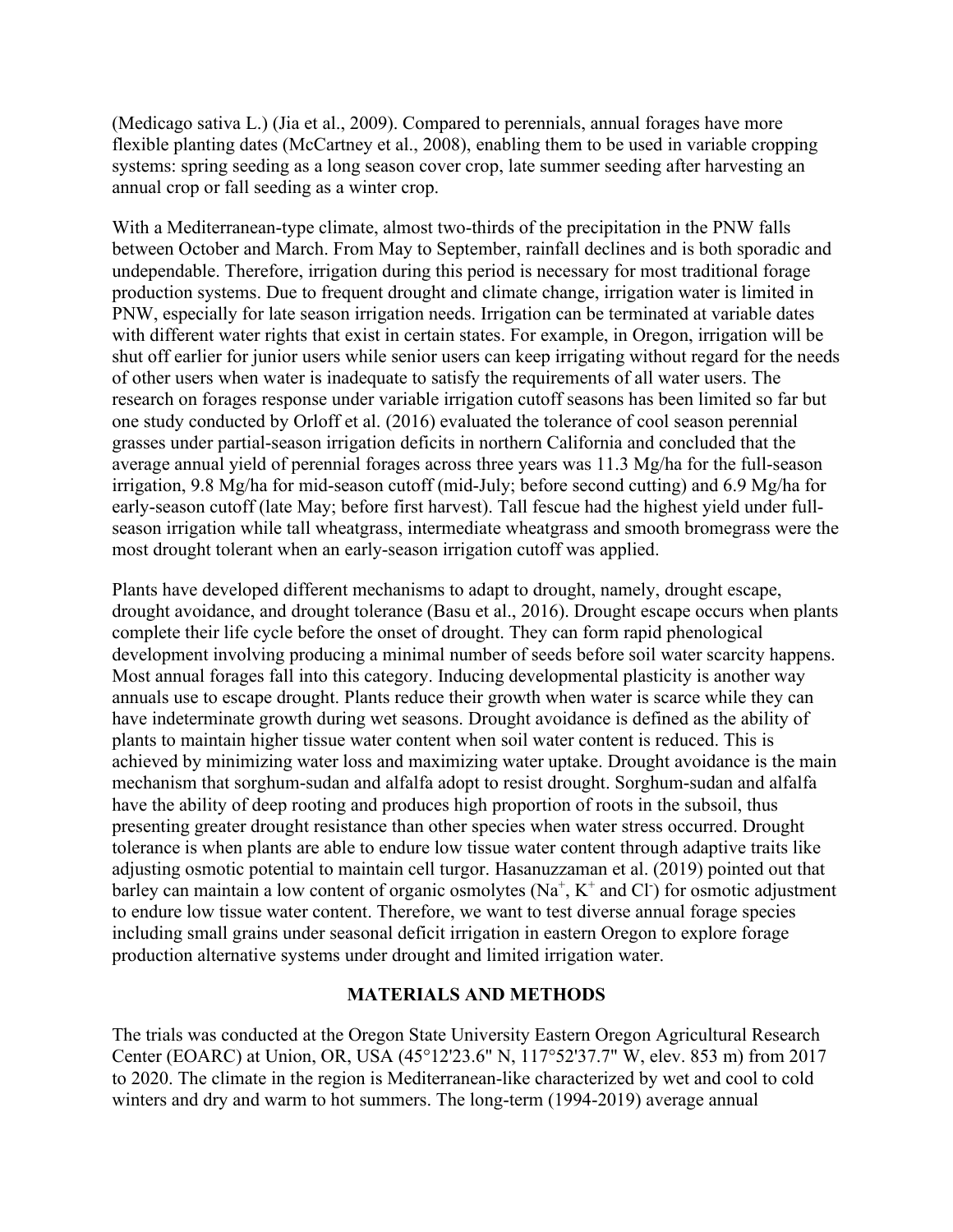precipitation in the region is 434 mm (17"). Approximately 70% of the annual precipitation occurs from October to March and 25% from April to June in low intensity (< 2-3 mm h-1) and low volume (10-20 mm per event), which renders July through September the driest period. A randomized complete block split-plot design with four replications was used for the trials. The whole plot was seasonal deficit irrigation treatments while the subplot was annual forages. Four seasonal deficit irrigation treatments were: full season irrigation from May 1 to September 15 (W1), late-season deficit irrigation from May 1 to August 1 (W2), mid-season and late-season deficit irrigation from May 1 to June 15 (W3), and no irrigation under dryland (W4). Irrigation was applied every Friday unless prohibited by other management practices through solid-set 12 m (40') handlines with R33LP rotator (Nelson Irrigation Corporation, Walla Walla, WA) setting 0.9-m (3') aboveground. Irrigation amount for each irrigation event was based on the actual accumulated evapotranspiration (ET) between irrigation events of alfalfa stand in Imbler, OR within 40 km from the study site (https://www.usbr.gov/pn/agrimet/agrimetmap/imboda.html). We applied 734, 437, 134, and 0 mm irrigation water yearly averaged over four growing seasons for W1, W2, W3, and W4 treatments, respectively. The rainfall and alfalfa ET in the same period were 85 and 826 mm, respectively. Twenty annual forage species were seeded in spring and summer and ten annual and biennial forage species were seeded in fall.

### **RESULTS**

Yield generally decreased as water stress increased for spring seeded full season annual forages. In 2017, the forage yield averaged over all species was 7.8, 7.4, 4.3, and 2.5 Mg/ha under W1, W2, W3, and W4, respectively. In 2018, the forage yield was 8.9, 9.2, 7.2, and 5.5 Mg/ha under W<sub>1</sub>, W<sub>2</sub>, W<sub>3</sub>, and W<sub>4</sub>, respectively. However, no significant difference was observed between W1 and W2 treatments in both years. The detailed species differences are listed in Table 1. Under W1 and W2, annual warm season grasses besides teff yielded higher than the other forage groups. However, under W3 and W4, both annual warm and cool season grasses besides teff and annual ryegrass yielded higher than the other forage groups. For annual warm season grasses, teff yielded less under W1 than other species in this group and its yield decreased sharply under severe seasonal deficit irrigation. Proso millet is the earliest maturing species in annual warm season grasses. Its yield was less than most producing species in this group. Under adequate irrigation, pearl millet and foxtail millet could be a better choice while under severe irrigation water shortage, sorghum-sudangrass could be a better choice.

For the summer seeded annual forages after winter triticale trial, winter triticale forage yield was not affected by irrigation treatments and averaged 9.90 Mg/ha across two years. Summer seeded annual forage species right after winter triticale did not germinate under W3 and W4 treatments in 2017 and yielded low (1.6 Mg/ha for W3 and 0.6 Mg/ha for W4 averaged over species) in 2018. No differences in yield were found between W1 and W2 for any species. The detailed species differences are listed in Table 2. Both warm season grasses and brasscias yielded above 4.0 Mg/ha under W1 and W2. Annual cool season grasses and annual legumes yielded less due to poor germination and growth in the late summer seeding.

Seeding winter annual forages in mid-September yielded 1.50 Mg/ha more than seeding in mid-October, mainly due to annual ryegrass good germination in the early seeding. For other winter annual species, seeding in mid-September and mid-October made little difference on forage yield. Averaged over seven species, two seeding dates, four irrigation treatments, and two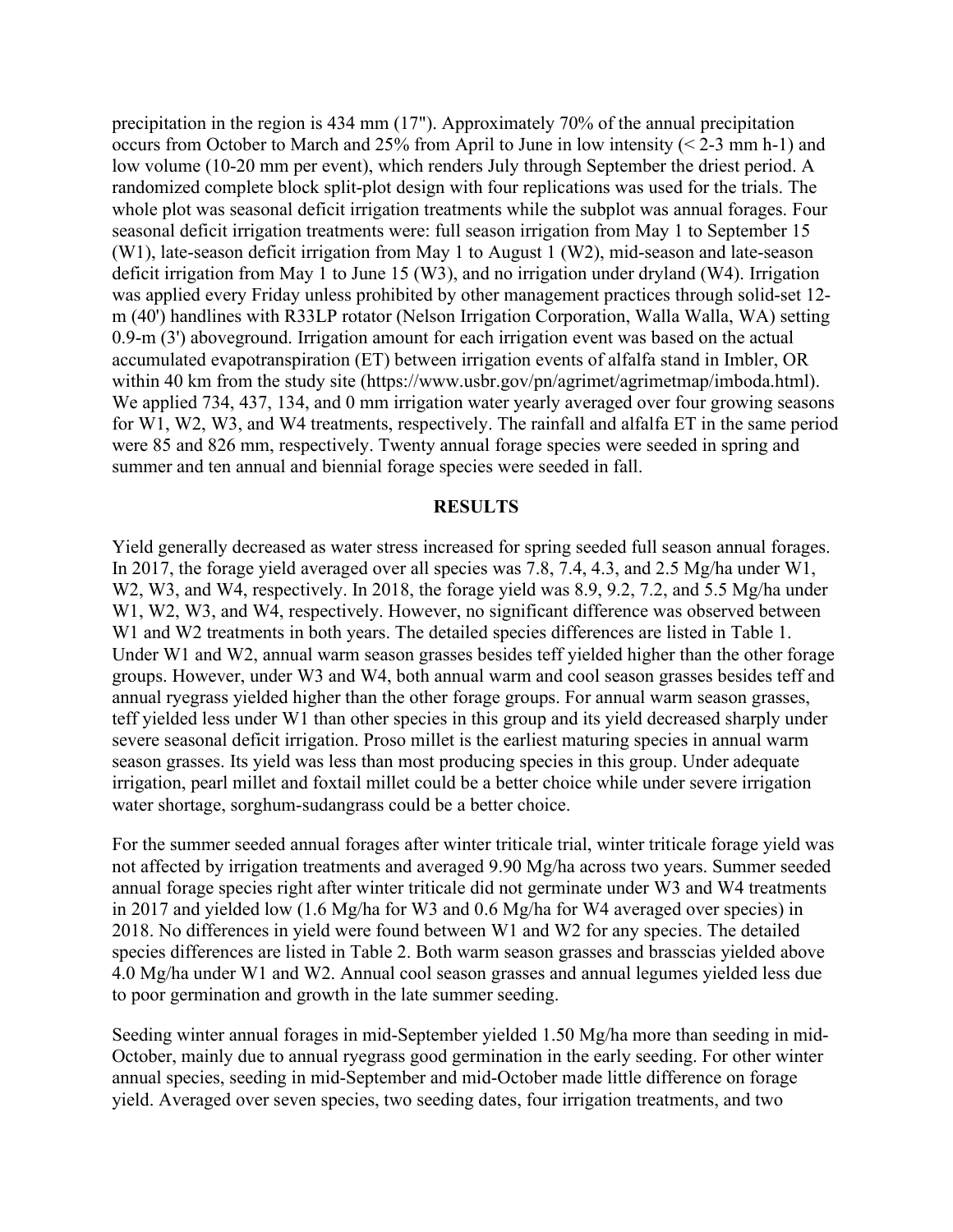growing seasons, winter annual forages yielded 12.39 Mg/ha. Seasonal deficit irrigation only affected annual ryegrass yield (Figure 1). Winter wheat and triticale yielded higher than other species under most irrigation treatments and growing years. However, annual ryegrass yielded the highest (14.89 Mg/ha) in one growing season under full season irrigation.

| Species         |            | $\text{MSD}$ ( $p \leq 0.05$ ) |                  |                  |                  |
|-----------------|------------|--------------------------------|------------------|------------------|------------------|
|                 | W1         | W <sub>2</sub>                 | W <sub>3</sub>   | W4               | among irrigation |
|                 |            |                                |                  |                  | treatments       |
|                 |            |                                |                  | -Mg/ha-          |                  |
|                 |            |                                |                  |                  |                  |
| Pearl millet    | $14.0$ at  | 14.0a                          | $7.3$ abc        | $5.6$ abc        | 3.4              |
| Foxtail millet  | 12.8a      | $12.9$ ab                      | 6.4 abcd         | $6.1$ abc        | 2.5              |
| Radish          | 11.9 ab    | 13.0 ab                        | 11.7a            | $7.2$ ab         | 6.3              |
| Sorghum-        | $11.0$ ab  | $11.6$ abc                     | 8.2 abc          | 8.0a             | 3.0              |
| sudangrass      |            |                                |                  |                  |                  |
| Oat             | $10.7$ abc | $11.6$ abc                     | $9.0$ ab         | $6.0$ abc        | 1.5              |
| Proso millet    | $9.0$ bcd  | $9.7$ bcd                      | 7.2 abcd         | 5.1 abcd         | 2.2              |
| Brassica hybrid | 8.6 bcde   | 8.2 cde                        | 6.9 abcd         | $6.1$ abc        | 1.5              |
| Barley          | 8.6 bcde   | 8.5 bcde                       | 8.9 ab           | $5.9$ abc        | 1.8              |
| Annual ryegrass | 8.5 bcde   | 8.2 cde                        | 5.7 abcd         | $1.9 \text{ cd}$ | 1.5              |
| Rape            | 8.0 bcde   | $7.2$ def                      | $4.0$ bcd        | 5.2 abcd         | 4.2              |
| Wheat           | 7.8 bcde   | 7.4 def                        | $7.4$ abc        | 4.7 abcd         | 1.6              |
| Soybean         | 7.8 bcde   | $7.9$ cde                      | 4.4 bcd          | $2.4$ bcd        | 1.8              |
| Kale            | 7.8 bcde   | 7.7 cdef                       | 7.3 abcd         | 3.1 bcd          | 3.9              |
| Triticale       | $7.2$ cde  | $7.5$ def                      | 6.6 abcd         | 4.4 abcd         | 2.7              |
| Field pea       | 6.8de      | $6.1$ def                      | 5.1 bcd          | $2.2 \text{ cd}$ | 3.0              |
| Turnip          | 6.4 de     | $4.6 \text{ ef}$               | $4.9$ bcd        | 3.3 bcd          | 1.9              |
| Chickling vetch | $6.3$ de   | $6.2$ def                      | $4.2$ bcd        | $3.0$ bcd        | 1.8              |
| Teff            | 5.4 de     | 5.9 ef                         | 2.0 <sub>d</sub> | $1.6$ cd         | 3.5              |
| Cowpea          | 5.4 de     | $6.1$ def                      | 3.7 cd           | 3.7 bcd          | 1.1              |
| Crimson clover  | 5.2 e      | 3.6f                           | 1.2 <sub>d</sub> | 0.8 <sub>d</sub> | 1.3              |

Table 1. The average yield of annual forage species under variable irrigation treatments in a spring seeded cropping system across 2017 and 2018 in Union, OR.

† Means followed by the same letter within a column are not significantly different at the 0.05 confidence level. MSD, minimum significant difference. W1, full season irrigation; W2, late season cutoff; W3, early season cutoff; W4, no irrigation.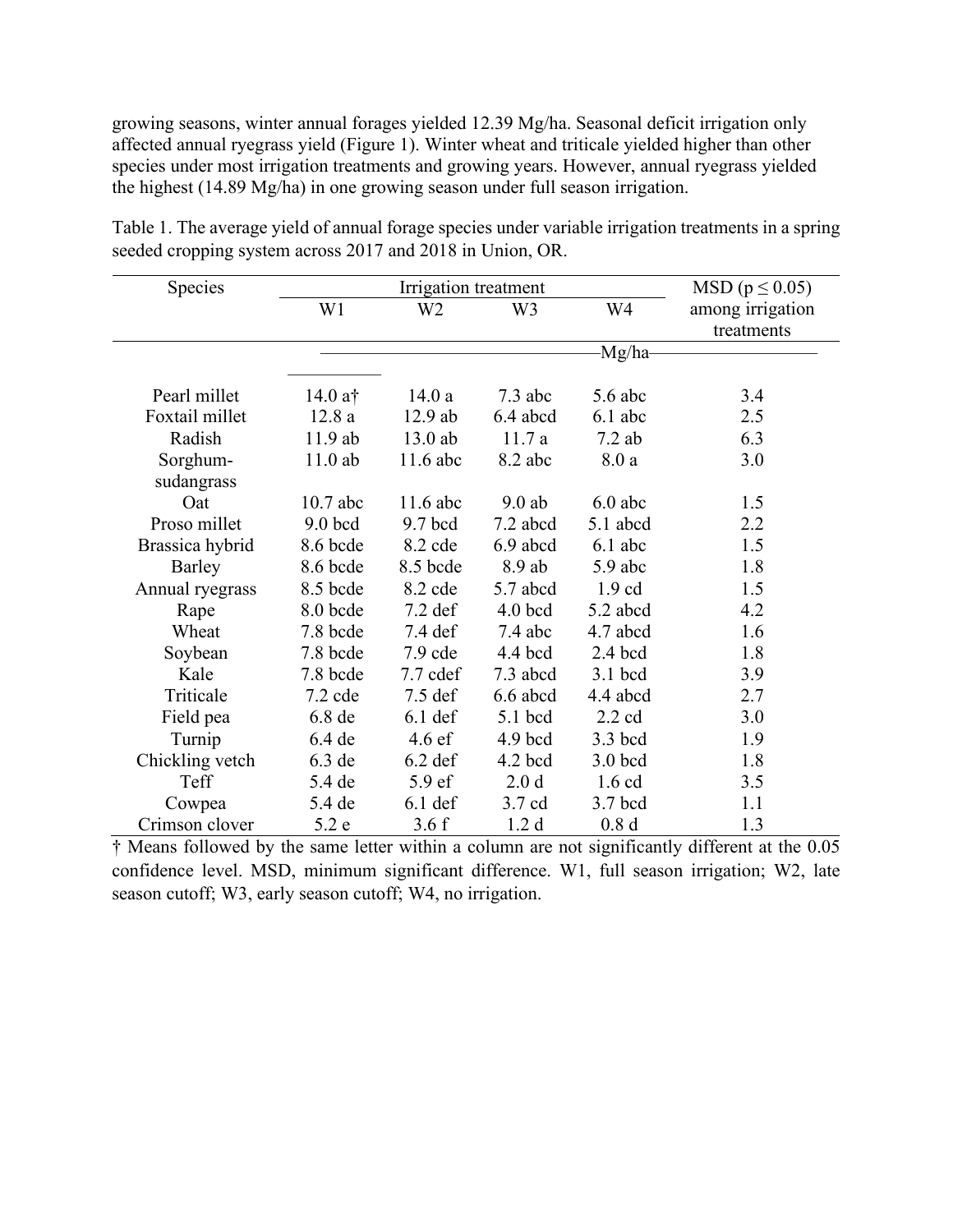|                 | Irrigation treatment |              |                     |                    |  |  |  |
|-----------------|----------------------|--------------|---------------------|--------------------|--|--|--|
| Species         | W1                   | W2           | W3                  | W4                 |  |  |  |
|                 | Mg/ha-               |              |                     |                    |  |  |  |
|                 |                      |              |                     |                    |  |  |  |
| Sorghum-        | 11.4 a† A $\ddagger$ | 8.8 a A      | 7.4aA               | 2.3aB              |  |  |  |
| sudangrass      |                      |              |                     |                    |  |  |  |
| Radish          | 7.6 ab $A$           | $7.3$ abc A  | $2.1$ bcd AB        | $0.4$ ab B         |  |  |  |
| Pearl millet    | $7.6$ ab A           | 5.1 abcde AB | $2.0$ bcd BC        | $1.0$ ab $C$       |  |  |  |
| Brassica hybrid | $6.9$ ab A           | 5.3 abcde A  | $2.2$ bc B          | $0.8$ ab B         |  |  |  |
| Foxtail millet  | $6.9$ ab A           | $7.6$ ab A   | $1.8$ bcd A         | NA‡                |  |  |  |
| Proso millet    | $6.7$ ab A           | 5.8 abcd A   | $1.2$ bcd B         | 0.4 b B            |  |  |  |
| Oat             | $6.7$ ab A           | 5.2 abcde A  | $1.8$ bcd B         | 0.2 b B            |  |  |  |
| Rape            | $6.5$ ab A           | $6.7$ abcd A | $1.6$ bcd A         | 0.9 <sub>b</sub> A |  |  |  |
| Kale            | 4.4 b A              | 5.4 abcde A  | $1.4$ bcd A         | $0.9$ ab A         |  |  |  |
| Turnip          | 4.4 b A              | 3.4 bcde A   | $0.4$ cd B          | $0.6$ ab B         |  |  |  |
| Chickling vetch | 4.1 <sub>b</sub> A   | 4.3 bcde A   | 1.7 bcd AB          | $0.9$ ab B         |  |  |  |
| Soybean         | 4.0 <sub>b</sub> A   | 4.1 bcde $A$ | 3.1 b AB            | $1.3$ ab B         |  |  |  |
| Crimson clover  | 3.9 <sub>b</sub> A   | $3.0$ cde A  | $0.6$ cd B          | $0b$ B             |  |  |  |
| Field pea       | 3.7 <sub>b</sub> AB  | 4.2 bcde A   | $2.4$ bc AB         | $0.6$ ab B         |  |  |  |
| Teff            | 3.6 <sub>b</sub> A   | $2.5$ cde B  | $0.5$ cd C          | $0b$ C             |  |  |  |
| Cowpea          | 3.3 <sub>b</sub> A   | $2.9$ cde A  | $2.1$ bcd AB        | $0.8$ ab B         |  |  |  |
| Annual ryegrass | 3.1 <sub>b</sub> A   | $1.6$ de AB  | $0.2$ d B           | 0.2 b B            |  |  |  |
| Wheat           | 2.4 <sub>b</sub> A   | $1.6$ de A   | $0.5 \text{ cd } A$ | $0.8$ ab A         |  |  |  |
| Triticale       | 1.8 <sub>b</sub> A   | $1.7$ de A   | $0.6$ cd B          | 0.2 b B            |  |  |  |
| <b>Barley</b>   | 1.7 <sub>b</sub> A   | 1.0 e AB     | 0.3 dAB             | 0.1 b B            |  |  |  |

Table 2. The average yield of annual forage species under variable irrigation treatments in a summer seeded cropping system across 2017 and 2018 in Union, OR.

† Means followed by the same lowercase letter are not significantly different within each column at the 0.05 confidence level. ‡ Means followed by the same capital letter are not significantly different within each row at the 0.05 confidence level. NA, not applicable; MSD, minimum significant difference; W1, full season irrigation; W2, late season cutoff; W3, early season cutoff; W4, no irrigation.